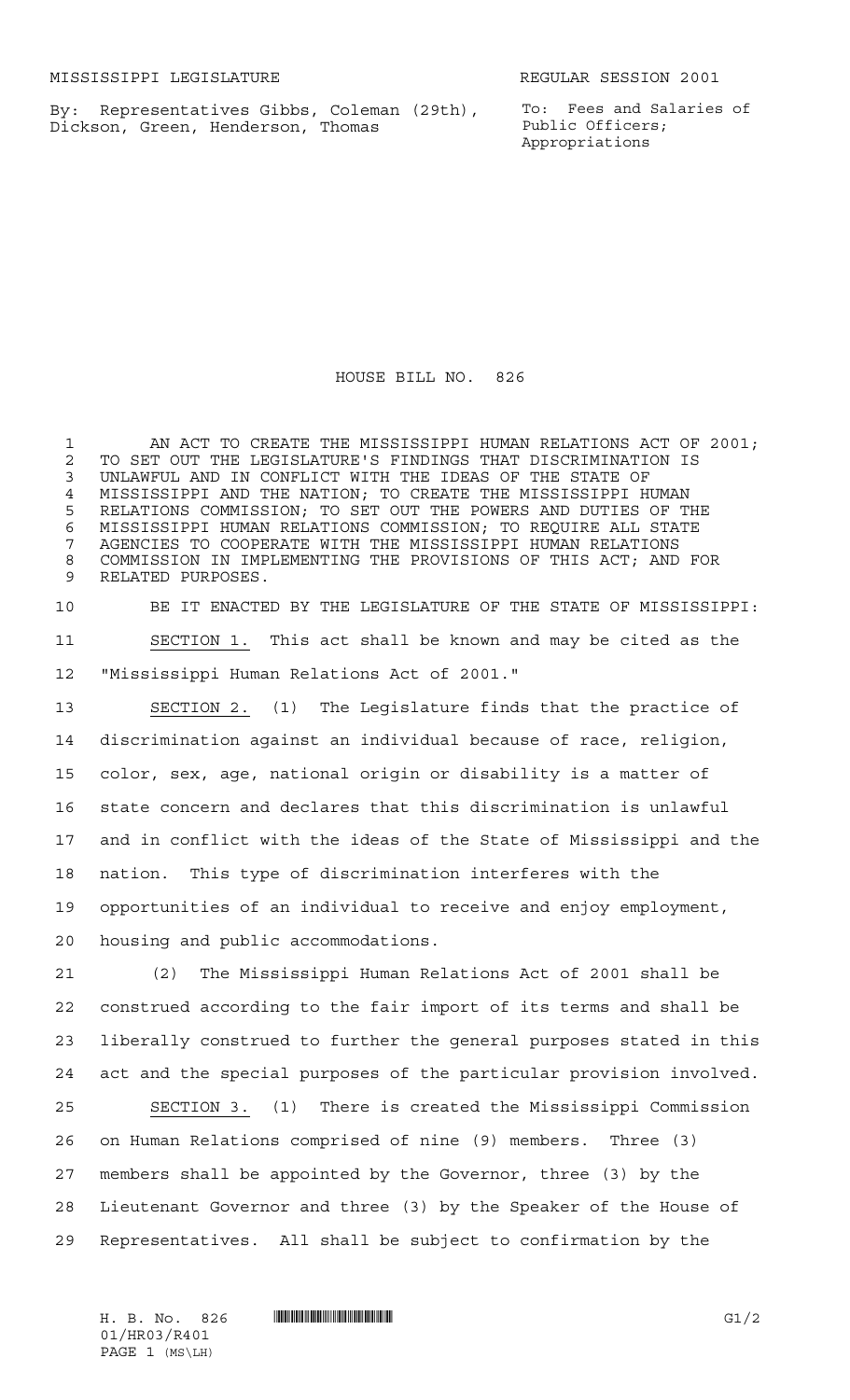Senate. No more than five (5) of the members shall at any time be of the same political party.

 (2) The Governor shall appoint a member from the body to serve as chairperson for a two (2) year term of office and a vice chairperson who shall preside in the absence of the chairperson or in situations when the chairperson is excused.

 (3) The members of the commission shall be representatives of various racial, religious, ethnic, social, economic, political and professional groups within the state and at least one (1) member of the commission must be sixty (60) years of age or older.

 (4) The term of office of each member of the commission shall be six (6) years. The initial terms of the members shall be as follows:

 (a) Three (3) members shall serve for two (2) years; (b) Three (3) members shall serve for four (4) years; and

 (c) Three (3) members shall serve for six (6) years. Thereafter, all terms shall be for six (6) years. An appointment to fill a vacancy which arises for reasons other than by expiration of a term of office shall be made for the unexpired term only. Any vacancy in the commission shall not affect its powers and shall be filled in the same manner and subject to the same limitation with respect to party affiliation as the original appointment was made. The Governor may suspend a member of the commission only for cause, subject to removal or reinstatement by the Senate.

 (5) Five (5) members shall constitute a quorum for the conduct of business; however, the commission may establish subcommittees of not less than three (3) of its members to exercise its powers under the Mississippi Human Relations Act of 2001, subject to such procedures and limitations as the commission may provide by rule.

01/HR03/R401 PAGE 2 (MS\LH)

 $H. B. No. 826$  .  $H. H. B. N. 826$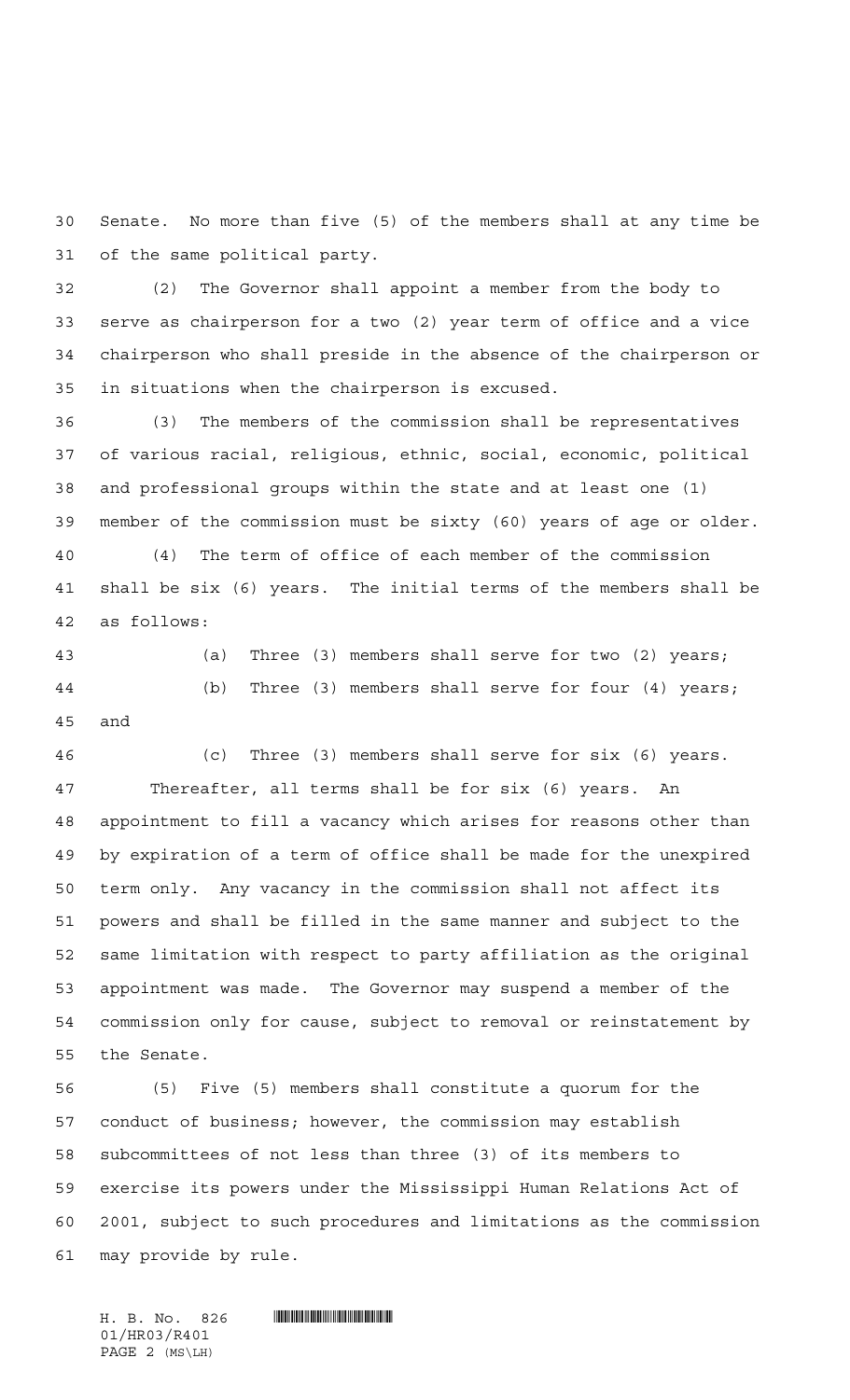(6) The members of the commission shall receive no annual salary but shall be reimbursed for actual expenses incurred in the performance of their duties and shall receive per diem compensation as authorized by law for attending official meetings of the commission.

 (7) The commission created by this act is assigned to the Office of the Governor for administrative purposes. The commission, in the performance of its duties under the Mississippi Human Relations Act of 2001, shall not be subject to the control, supervision or direction of the Office of the Governor.

SECTION 4. The commission shall:

 (a) Promote and encourage fair treatment, equal opportunity for all persons regardless of race, color, religion, sex, national origin, age or disability and a mutual understanding between the respective groups;

 (b) Promote and encourage respect among all members of all economic, social, racial, religious and ethnic groups;

 (c) Endeavor to eliminate discrimination against and antagonism between religious, racial and ethnic groups and their members.

 SECTION 5. Within the limitations provided by law, the Mississippi Human Relations Commission shall have the following powers and duties:

 (a) To maintain an office in Jackson, Mississippi, and such other offices within the state as necessary;

 (b) To conduct hearings, gather testimony and perform other functions necessary to carry out its powers and duties as prescribed by statute;

 (c) To appoint an executive director and such other staff as necessary, to fix their compensation with the approval of the Governor and to delegate any of its functions and duties to its employees in the interest of the efficient management of the appropriations and resources of the agency;

01/HR03/R401 PAGE 3 (MS\LH)

H. B. No. 826 \*HR03/R401\*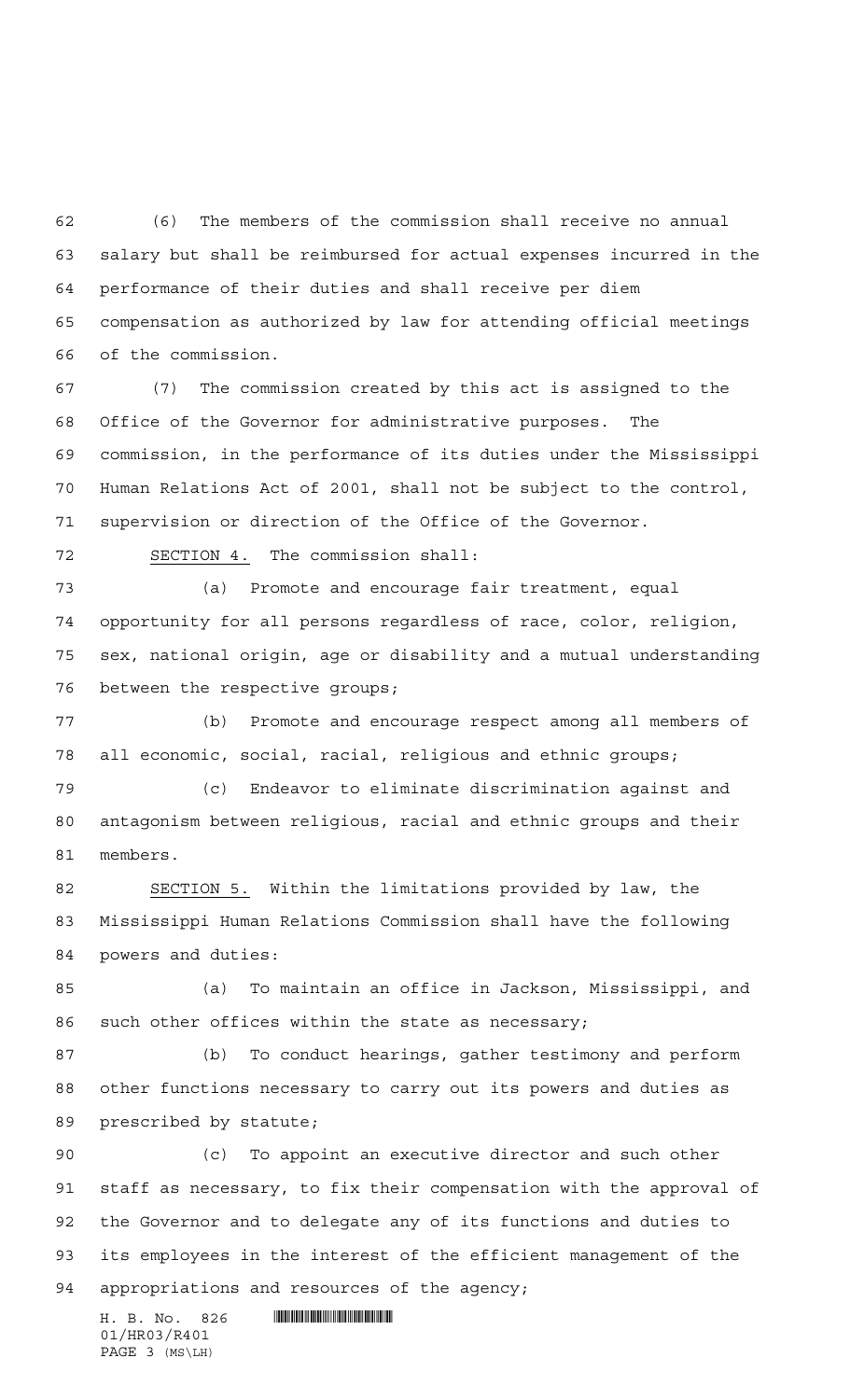(d) To cooperate with federal agencies under the provisions of Titles VI and VII of the 1964 Civil Rights Act, as amended, and Title VIII of the 1968 Civil Rights Act, as amended, in order to achieve the purposes of those acts, and with other Federal agencies in order to achieve the purposes of the Mississippi Human Relations Act of 2001;

 (e) To accept grants to help finance its activities; (f) To become a deferral agency for the Federal government and to comply with the necessary federal regulations to 104 effectuate the provisions of this act;

 (g) To receive, initiate, investigate, seek to conciliate, hold hearings on and pass upon complaints alleging violations of applicable law;

 (h) To furnish technical assistance requested by persons to facilitate progress in human relations;

 (i) To study and report on problems of discrimination because of race, creed, color, religion, sex, age, national origin or disability so as to effectuate the purposes and policies of this act or applicable law and to make the results thereof available to the public;

 (j) To render, at least annually, a comprehensive written report to the Governor and to the Legislature. The report may contain the recommendations of the commission for legislative action or other action to effectuate the purposes of this act;

 (k) To adopt, promulgate, amend and rescind rules and regulations to effectuate the purposes and provisions of this act, including regulations requiring the posting of notices prepared or approved by the commission; and

 (l) To cooperate with community, professional, civic and religious organizations, federal agencies and agencies from other states in the development of public information programs, leadership development initiatives and activities in the interest of equal opportunity and treatment of all individuals.

H. B. No. 826 \*HR03/R401\* 01/HR03/R401 PAGE 4 (MS\LH)